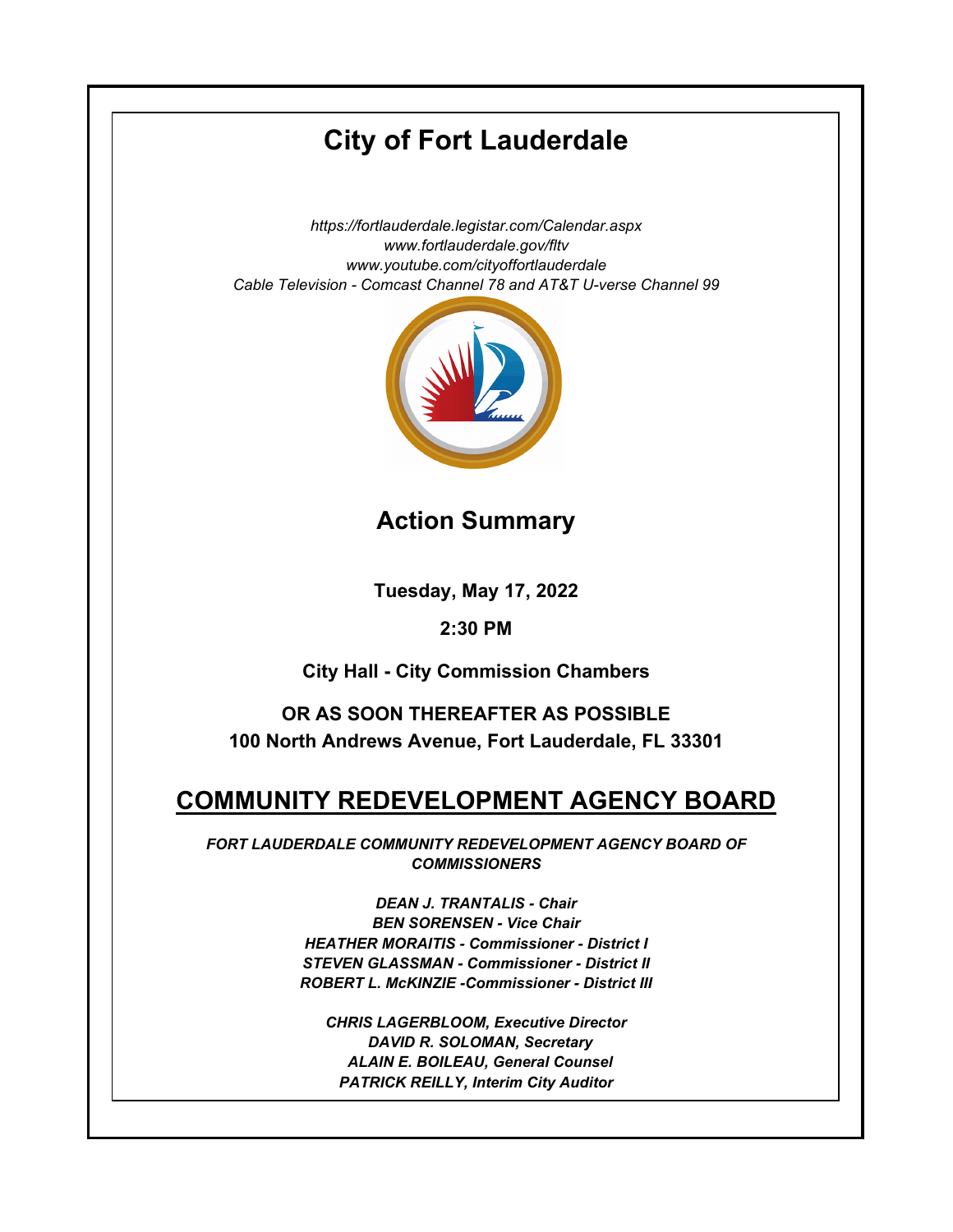### **PUBLIC APPEARANCES BEFORE THE CRA BOARD:**

**If any person wishes to address the Board, the person shall sign up in the City Hall lobby. A member of the City Clerk's Office Staff will be there to assist. Speaker Cards are given to the Chair. After being recognized by the Chair, the speaker should identify the agenda item in question, indicate support, opposition, or neutrality on the agenda item, and then proceed to succinctly state the speaker's position or present information.**

**If an attorney, or any other person appears before the Board in a representative capacity, the attorney, or other representative the person shall sign up in the City Hall lobby. A member of the City Clerk's Office Staff will be there to assist. After being recognized by the Chair, the speaker should identify the client(s) being represented, and identify the agenda item in question. The speaker shall then indicate the client's support, opposition, or neutrality on the agenda item and then proceed to succinctly state the client's position or present information on behalf of the client(s).**

**Pursuant to Section 3.13 of the Charter of the City of Fort Lauderdale, Florida, the Chair shall maintain order at all meetings, and the Police Department, upon instructions of the Chair, shall expel any person from the meeting who refuses to obey the order of the Chair in relation to preserving order at the meetings. Any person who interrupts or disturbs a City Board meeting, or who willfully enters or remains in a City Board meeting having been warned by the Chair to depart and who refuses to do so, may be subject to arrest.**

**AUXILIARY AIDS AND SERVICES: If you desire auxiliary aids or services or both to assist in viewing or hearing the City Board meetings or reading the agenda and minutes for the meeting, please contact the City Clerk's Office at 954-828-5002 at a minimum of two days prior to the meeting and arrangements will be made to provide these services to you.**

**NOTICE TO MEMBERS OF THE PUBLIC: If a person decides to appeal any decision made by the board, agency, or commission with respect to any matter considered at such meeting or hearing, the person will need a record of the proceedings, and that, for such purpose, the person may need to ensure that a verbatim record of the proceedings is made, which record includes the testimony and evidence upon which the appeal is to be based.**